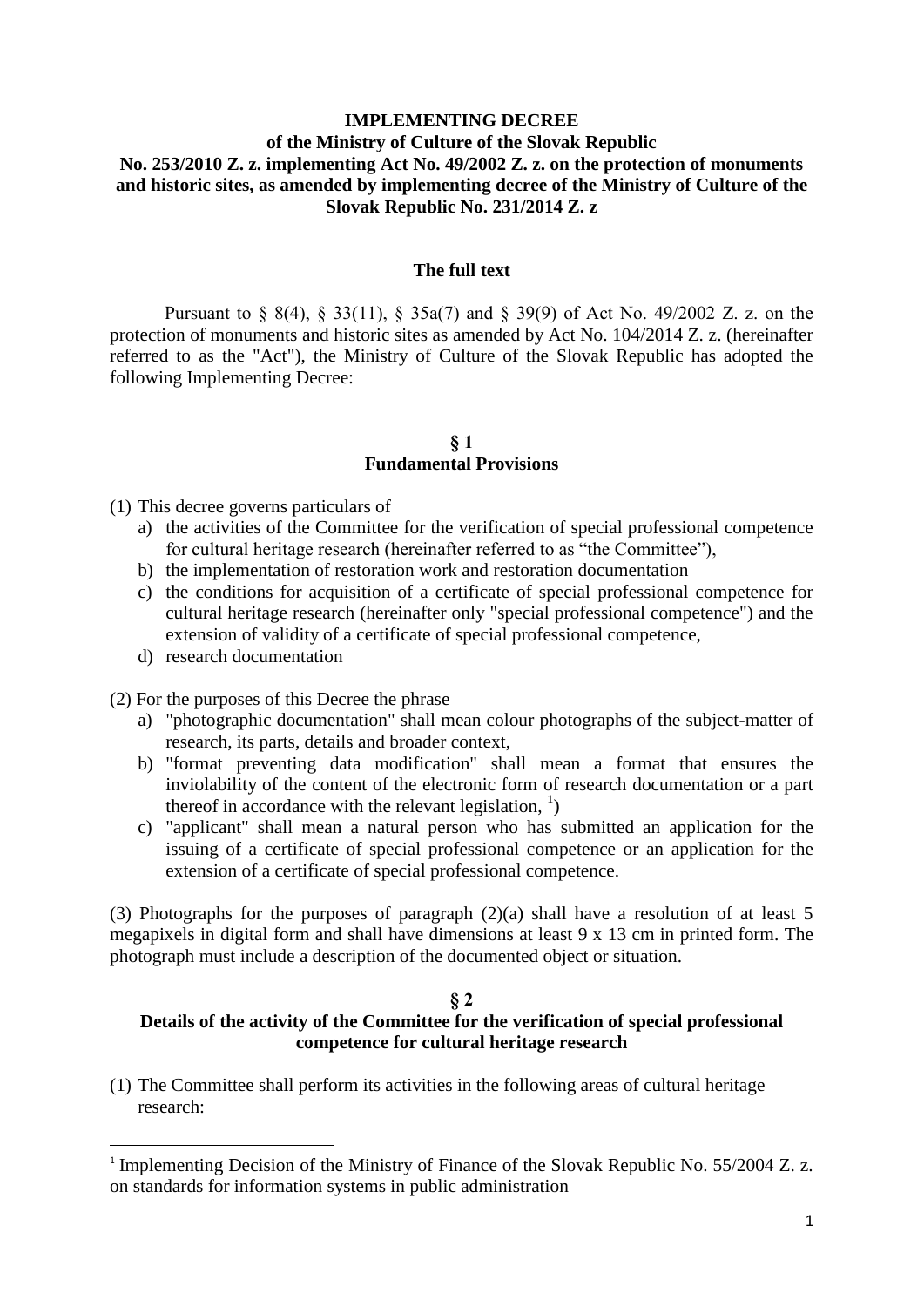- a) art history,
- b) architectural history,
- c) urban history,
- d) archaeology.
- (2) The Committee shall verify special professional competence in accordance with § 8(2) of the Act.

(3) The Committee shall adopt a resolution on an application for the issuing of a certificate of special professional competence that satisfies the conditions laid down in § 35a(3) of the Act and an application for the extension of a certificate of special professional competence from an applicant meeting the criteria of  $\S$  35a(4) of the Act.

(4) In its resolution on the application for the issuing of a certificate of special professional competence it shall state whether it agrees with the results of the professional test in the report on the professional test. When deliberating on the extension of the validity of a certificate of special professional competence, the Committee shall assess the applicant's results in cultural heritage research and their research methods during the validity of the certificate of special professional competence as set out in the opinion of the Monuments Board of the Slovak Republic (hereinafter referred to as the "Monuments Board").

(5) The Committee shall meet at least twice a year, always after the deadline for the submission of applications for the issuing of certificates of special professional competence and applications for the extension of validity of certificates of special professional competence, which are 31 March and 30 September.

(6) The Committee shall be chaired by the chairperson of the Committee; in his/her absence he/she shall be deputised by the vice-chairperson of the Committee.

(7) The chairperson of the Committee and the vice-chairperson of the Committee shall be elected by the members of the Committee. Election shall require the votes of an absolute majority of all members of the Committee.

(8) The Committee shall have a quorum of half its members plus one member. A resolution of the Committee shall be valid if it is approved by an absolute majority of the Committee members present. In the event of a tied vote, the person chairing the Committee has the casting vote.

(9) Committee members shall perform their duties in person by participating in the voting of the Committee.

#### **§ 3 Details of the conditions for recognition of special professional competence**

- (1) An applicant may submit an application for verification of special professional competence in multiple areas of cultural heritage research; the application shall include a proposal for limiting the scope of activities performed in a selected area of cultural heritage research.
- (2) Special professional competence shall be verified a) by assessment of satisfaction of the conditions laid down in  $\S$  35a(3) of the Act,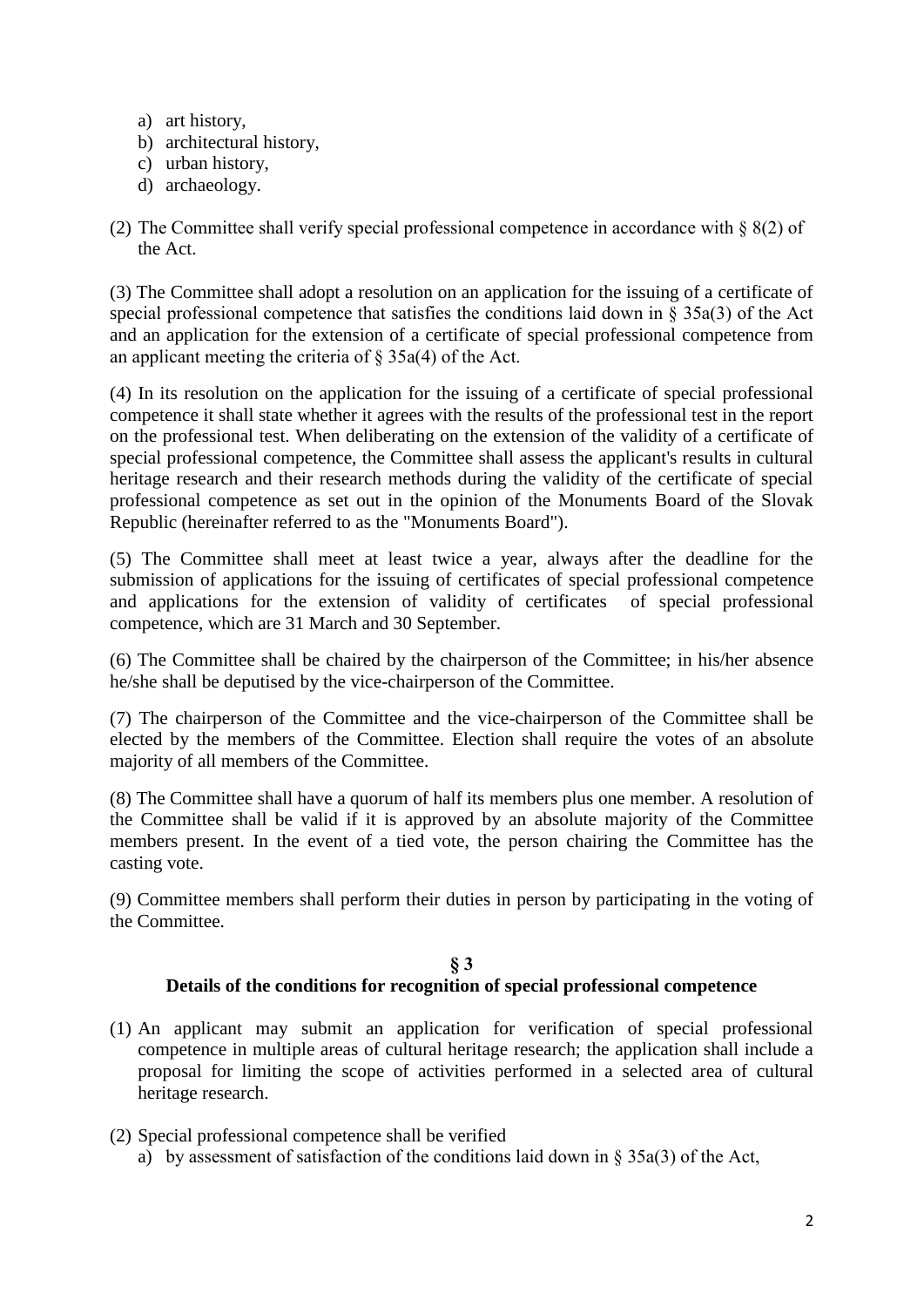- b) by assessment of the completeness of documents enclosed with the application pursuant to § 35a(4) of the Act and
- c) an examination.
- (3) Education in a relevant field shall mean completion of the second stage of higher education in the field of
	- a) art history,
	- b) architecture,
	- c) urban studies,
	- d) archaeology or classical archaeology.
- (4) The Committee may also recognise education in another field with a completed state final exam as education in a relevant field.
- (5) The requirement of at least three years of professional experience in the field of cultural heritage research shall be considered satisfied if the applicant proves that he/she had a significant share in professional work in a specific area of cultural heritage research over three years after completing the second stage of higher education.
- (6) The applicant shall be informed of the date, time and form of the examination at least 30 days before the date of the examination.
- (7) The examination shall consist of written and oral parts. The written part of the examination shall test the applicant's knowledge of the legislation on issues concerning the protection of cultural heritage monuments and historic sites, archaeological finds and archaeological sites. The oral part of the examination shall test theoretical knowledge and professional skills related to the protection of monuments and historic sites, archaeological finds and archaeological sites and the methods of cultural heritage research. The oral part of the examination shall include the presentation of at least two works of research documentation or similar works to which the applicant made a demonstrable major contribution.
- (8) The examination shall be classified as a "pass" or a "fail". A report shall be made on the result of the examination for each applicant. The course and results of the examination shall be recorded in the minutes of the Committee and the course and results of examination. The Committee shall notify the applicant of the results of the examination orally immediately after the signing of the minutes.

## **§ 4**

# **Details of the extension of validity of a certificate of special professional competence**

(1) The validity of a certificate of special professional competence can be extended pursuant to § 35a(1) of the Act after the Committee has issued its statement.

(2) The Committee shall request the opinion of the Monuments Board on the application for extension of validity of a certificate of special professional competence.

## **§ 5**

## **Details concerning the performance of restoration work and restoration documentation**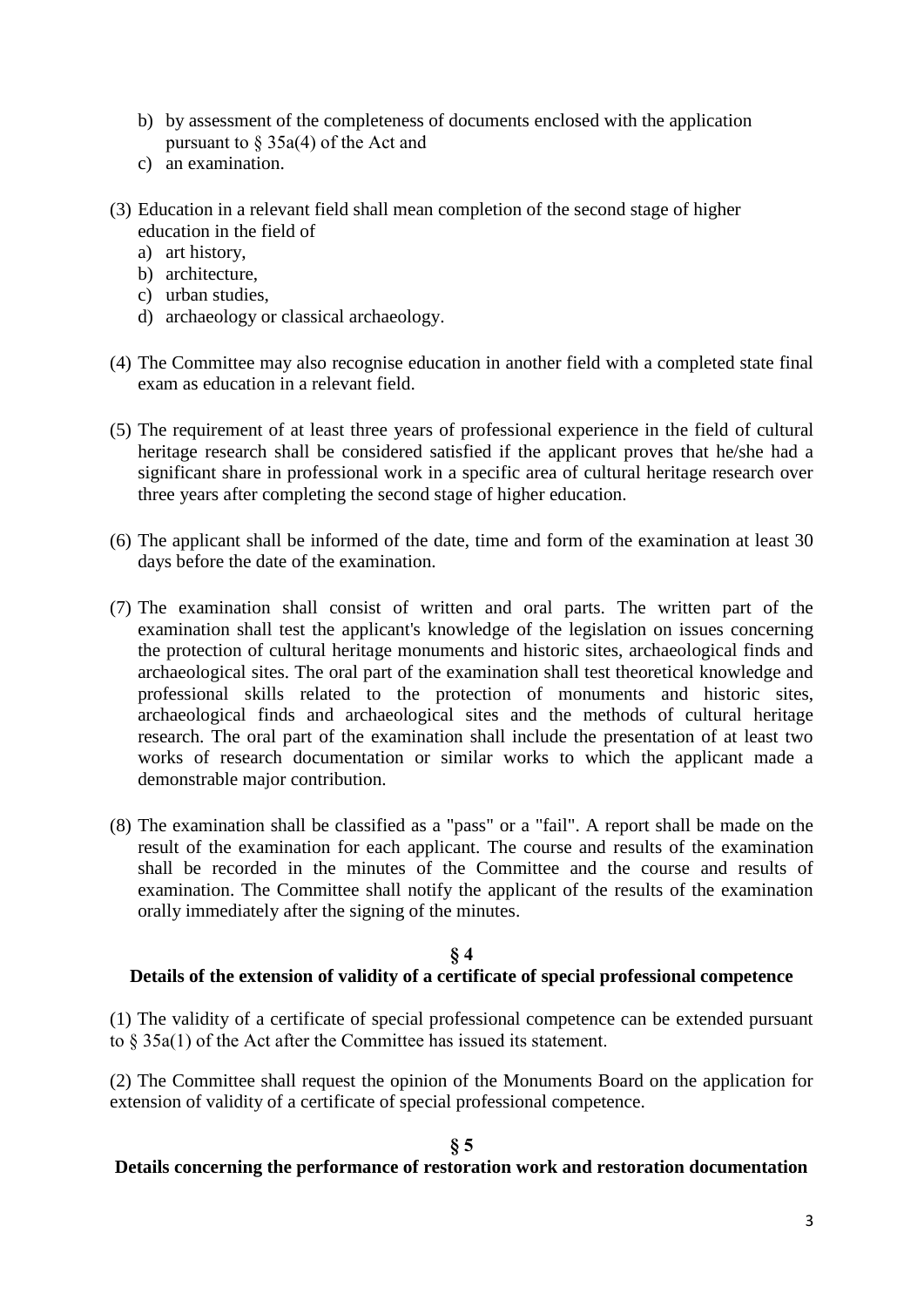(1) The natural person with competence for restoration pursuant to relevant legislation (hereinafter referred to as the "restorer") who carried out restoration research shall draw up the proposal for restoration of a national cultural heritage monument (hereinafter referred to as a "cultural heritage monument") and shall be responsible for its content in accordance with the conditions laid down in the decision on the plan pursuant to  $\S 33(2)$  of the Act.

(2) The proposal for restoration shall include

- a) the name and surname of the author of the proposal and basic identification data and technical information on the monument to be restored,
- b) an art-historical description and evaluation of the cultural heritage monument taking into account the results of cultural heritage research, if such research has been carried out,
- c) a characterisation of restoration research and an account of the research including an inventory, reasoning and evaluation of any explorations and a detailed evaluation of the restoration research,
- d) an assessment of the technical condition and the character of the cultural heritage value of the cultural heritage monument based on the results of research,
- e) the basic objective, characteristics and scope of restoration of the cultural heritage monument
- f) the proposed procedure and technology for restoration of the cultural heritage monument, with reasoning,
- g) photographic documentation of the monument to be restored and, if necessary, also graphical documentation of the cultural heritage monument and the restoration research,
- h) the restoration plan for the cultural heritage monument and the decision of the Regional Monuments Board forming the basis for restoration research and the implementation of restoration
- i) the opinion of the Monuments Board on the restoration proposal for the cultural heritage monument, if the Regional Monuments Board decides this is necessary.

(3) The restoration proposal shall be delivered as a complete authorised document in hard covers with numbered pages. The restoration proposal for a cultural heritage monument must be accompanied by an electronic version with identical content to the printed version.

## **§ 6**

## **Details concerning the documentation of performed restoration work**

(1) Documentation of performed restoration work shall document all work carried out in the restoration of a cultural heritage monument or part thereof.

(2) The documentation of performed restoration work shall be delivered as a complete authorised document in hard covers with numbered pages. The documentation of performed restoration work must be accompanied by an electronic version with identical content to the printed version.

(3) The restorer who carried out restoration of a cultural heritage monument shall draw up documentation of the performed restoration work and shall be responsible for its content being in accordance with the facts.

(4) documentation of restoration work carried out shall include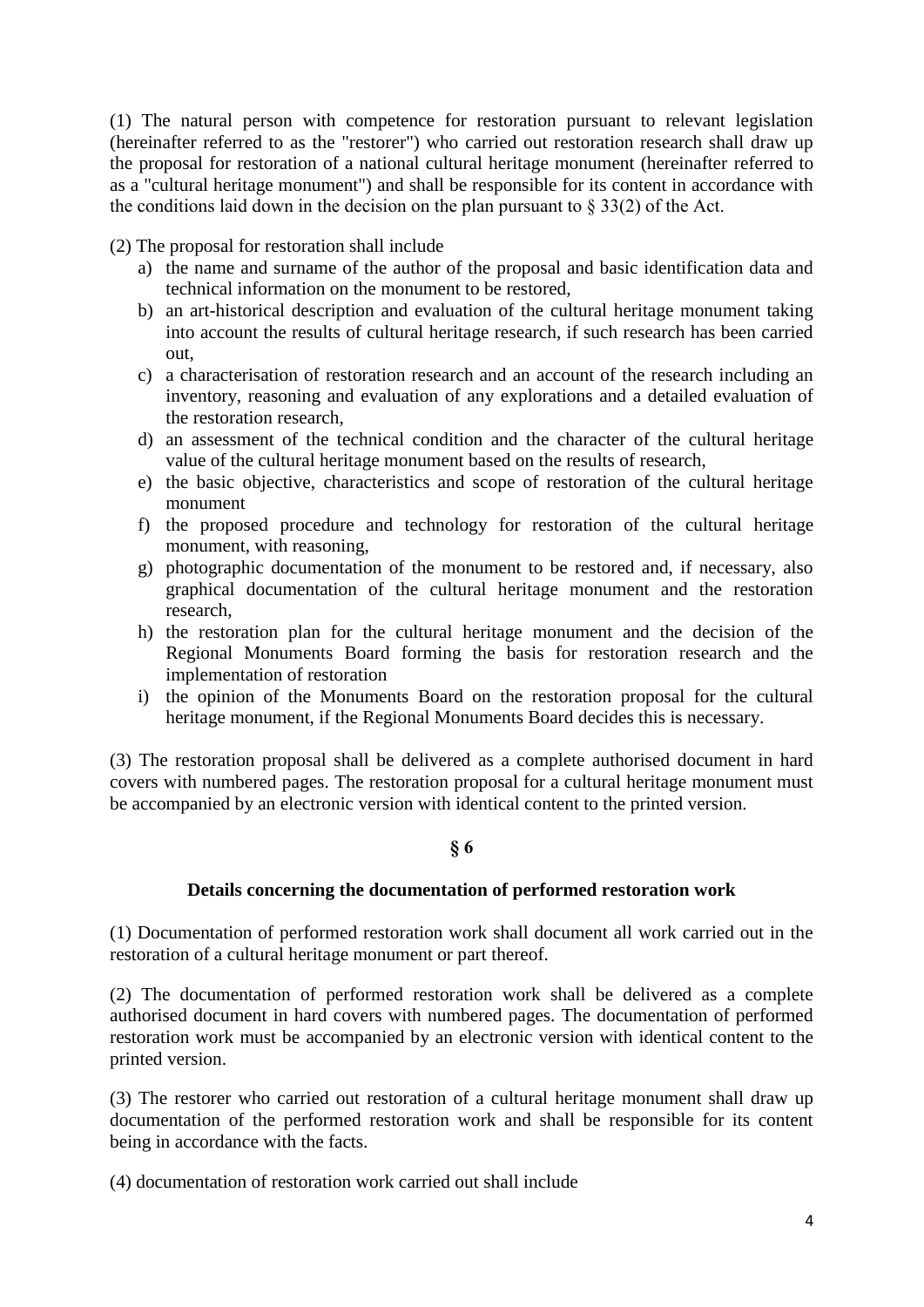- a) the name and surname of the author of implementation and basic identification data and technical information on the monument restored,
- b) a detailed report on the course of restoration including the procedures, technologies and materials used,
- c) specification and reasoning of any changes from the restoration proposal,
- d) evaluation of new knowledge acquired during restoration concerning the technical, technological and art historical characteristics of the cultural heritage monument, if acquired,
- e) the benefit of restoration and the achieved objective,
- f) specification of the regime for further use of the restored cultural heritage monument or part thereof having regard for its protection and including necessary operational and climatic conditions,
- g) photographic documentation and if necessary also graphical documentation of the course and results of restoration of the cultural heritage monument.

(5) The restoration log shall be included in an annex to the documentation of restoration work carried out, if the Regional Monuments Board decides that it should be kept. The restoration log shall contain entries on the course of restoration concerning the sequence of individual interventions and actions, and entries on compliance with the technological procedure and on actual climatic conditions.

#### **§ 7 Details concerning research documentation**

- (1) Research documentation documents the procedure and method of work actually carried out in one area of cultural heritage research or in multiple areas of cultural heritage research.
- (2) Research documentation can be classified by type as documentation of
	- a) art historical research,
	- b) architectural historical research,
	- c) urban historical research,
	- d) archaeological research.

(3) Research documentation may include results from multiple areas of cultural heritage research. Such research documentation must satisfy all requirements for research documentation in each of the covered areas of cultural heritage research.

(4) The research documentation shall be delivered as a complete authorised document in hard covers with numbered pages including the opinion of the Monuments Board. The research documentation must be accompanied by an electronic version with identical content to the printed version. The electronic version shall be submitted to the institutions specified in § 39(10) and (11) in a format preventing data modification.

(5) Research documentation prepared by multiple natural persons shall identify each person's contribution to each part of the research documentation in order to permit the unmistakable identification of the character and results of the professional activity of each natural person contributing to the preparation of the research documentation.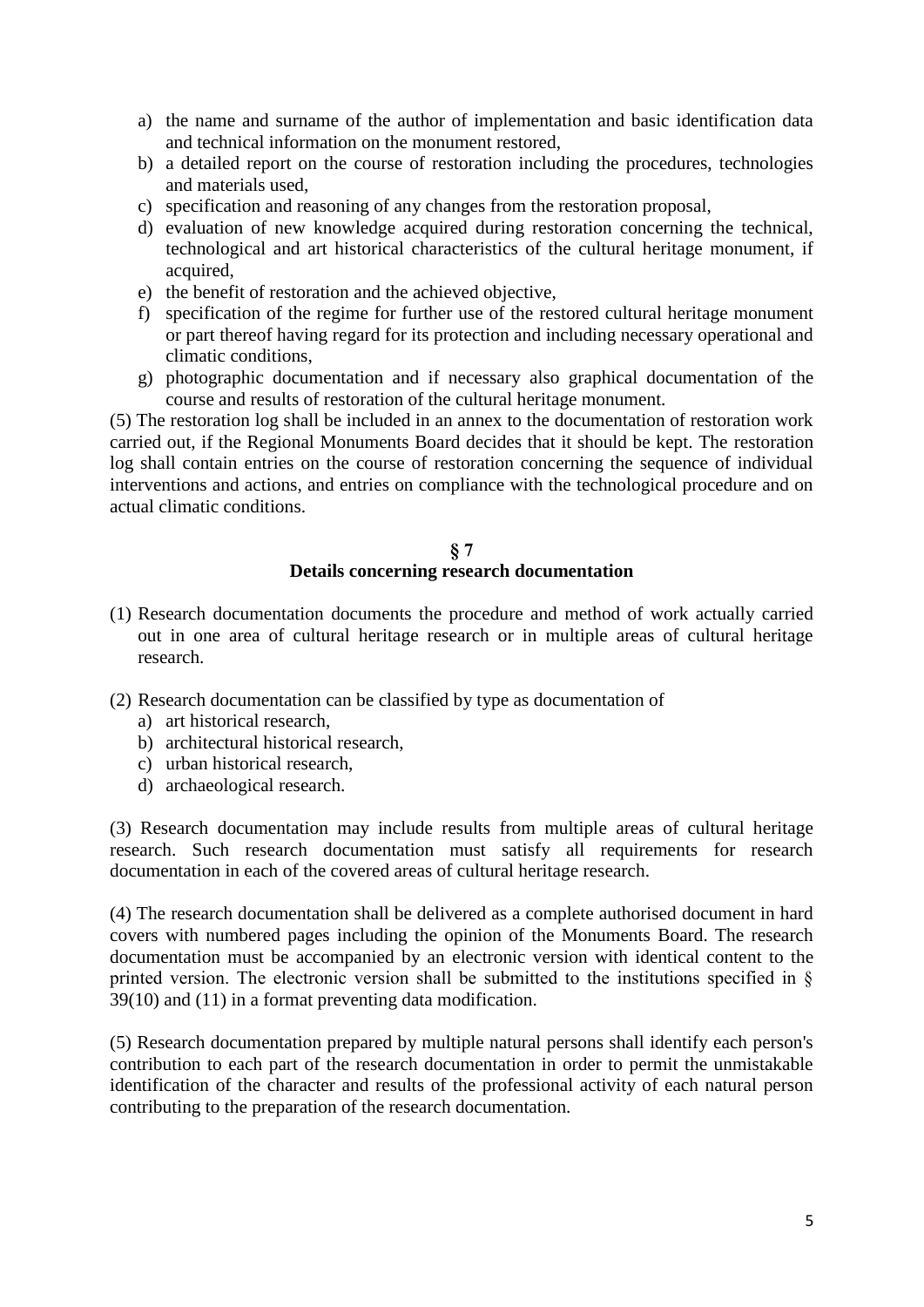#### **§ 8**

# **Documentation of art historical research and documentation of architectural historical research**

- (1) Documentation of art historical research and documentation of architectural historical research shall include in particular
	- a) basic data on the cultural heritage monument or immovable property in a historic site including cadastral data for an immovable cultural heritage monument or an immovable property in a historic site,
	- b) information on the assignment including the decision forming the basis for research, the method, the procedure and the organisation of the cultural heritage research,
	- c) in the case of immovable property, its detailed measurement,
	- d) a description of the cultural heritage monument or immovable property in a historic site including its technical condition,
	- e) an inventory of details and elements of value,
	- f) an inventory of finds, find situations and any explorations, including reasoning and evaluation,
	- g) research and analysis of sources and literature relating to the object of research,
	- h) an analysis of the cultural heritage monument's development,
	- i) an evaluation of research in written and in graphical form,
	- j) specification of the cultural heritage value of the cultural heritage monument or immovable property in a historic site,
	- k) a proposal for the protection, renovation and presentation of the cultural heritage monument or immovable property in a historic site (hereinafter referred to as the "proposal"),
	- l) requirements for the performance of any other specialised research including specification of scope and reasoning,
	- m) photographic documentation and graphical documentation of the current and, where possible, also historic condition of the cultural heritage monument, and documentation of the course of research,
	- n) information on background information, sources and literature used,
	- o) other information that the author considers relevant.

(2) The proposal under paragraph  $(1)(k)$  shall include in particular

- a) a summary of the results of art historical and architectural historical research,
- b) the requirements for

1. the conservation, renovation and presentation of the value of the cultural heritage monument, its material fabric and the elements and details that it includes,

- 2. remedying earlier adverse interventions and modifications,
- c) the proposal of specific measures for the conservation and renovation of the cultural heritage monument and its suitable functional use,

d) graphical presentation of the proposed method for renovating the cultural heritage monument.

(3) If specialised research under paragraph 1(l) results in new and substantial knowledge and facts, their evaluation together with any relevant amendments to the proposal pursuant to paragraph (1)(k) shall be incorporated into an addendum to the research documentation.

## **§ 9 Documentation of urban historical research**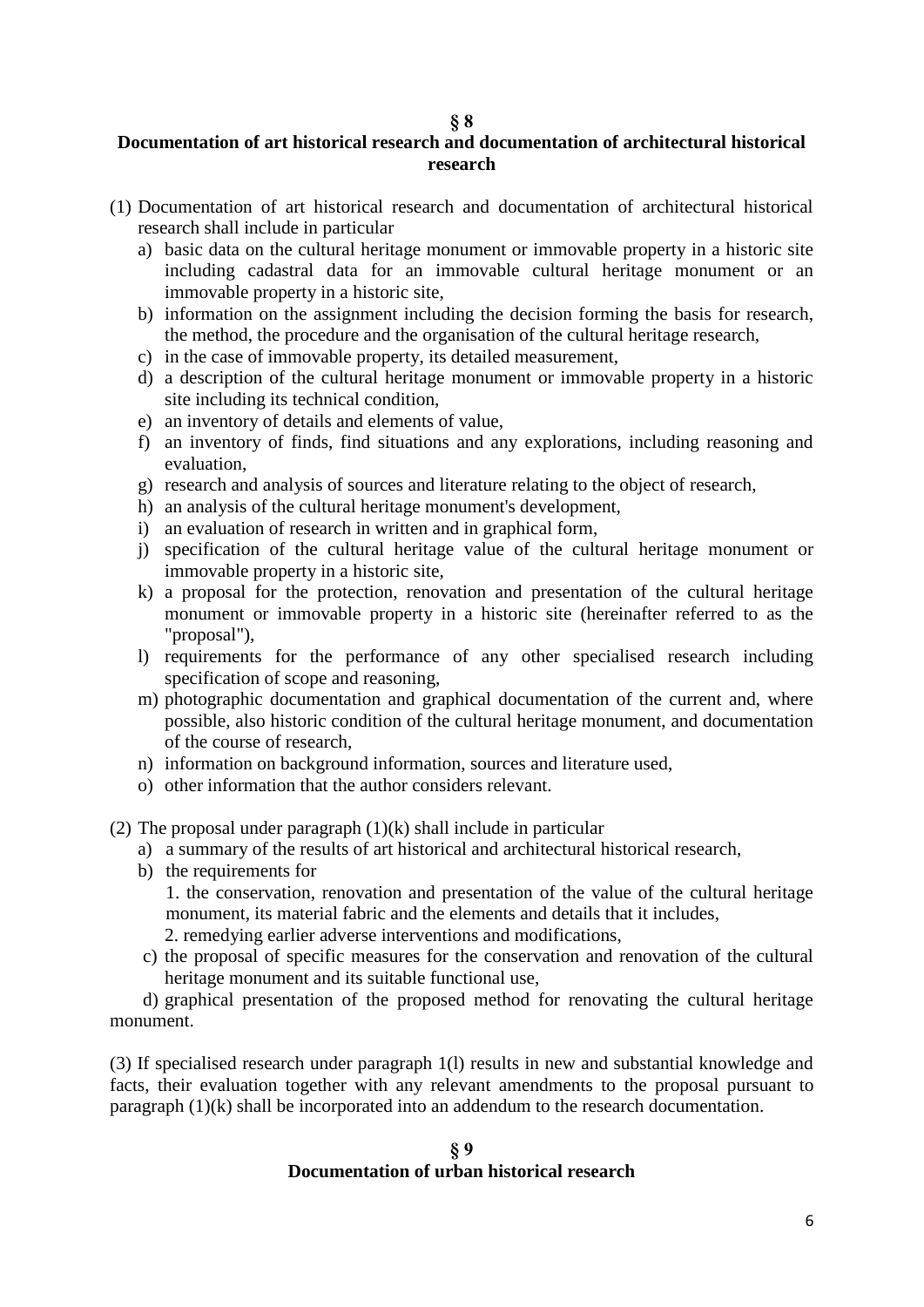Documentation of urban historical research shall be based on knowledge from individual architectural historical, art historical and archaeological research activities and shall include in particular

- a) basic information on the site,
- b) the borders of the site on the cadastral map according to the decision on the declaration of a historic site,
- c) information on the assignment and implementation of research including the decision on which it is based,
- d) information on land-use planning documentation, background information, sources, literature used and previous research,
- e) the historic and urban architectural development of the site,
- f) characteristics of the cultural heritage value of the site with an emphasis on specification of the individual types of structures and elements of the site, the ground plan, the development and current cadastral situation in the historic site, characteristics of the method of development of the built environment, the palette of materials, urban planning and the extent of conservation of its historic structure, dominant features and height zoning of individual building groups, the silhouette, the panorama of the site, an evaluation of the cultural heritage value of the historic site and the reasoning for its protection,
- g) photographic documentation of the studied site, in particular historic and contemporary photographs and important interior and distance views,
- h) graphical documentation of the studied historic site, in particular a map of its broader context, specification of the historic site and its protective zone, analysis of the cultural heritage values of the buildings and spaces in the historic site, a historic cadastral map or aerial photographic map.

# **§ 10 Documentation of archaeological research**

Documentation of archaeological research shall include in particular

- a) basic information on the archaeological site,
- b) information on the assignment, the method, the implementation and organisation of research,
- c) a topographic, geological and pedological description of the archaeological site,
- d) the history and knowledge from previous research of the archaeological site
- e) altimetric and planimetric measurement of the site of archaeological research in a standardised system, localisation of the archaeological site on the current cadastral map and an extract from the map in 1:10,000 scale.
- f) description of research work, find contexts and selected finds and studied objects in the journal of the archaeological research and in find sheets or in a professional journal,
- g) photographic documentation and graphical documentation of the course of research with a list making unmistakably clear the spatial context and the archaeological situation,
- h) photographic documentation and graphical documentation of selected archaeological finds,
- i) an inventory of all archaeological finds in the form of a sequentially numbered incremental catalogue giving a brief, expert description of finds,
- j) professional appraisals, where required by the character of finds,
- k) information on background information, sources and literature used,
- l) a description of the course of basic conservation and restoration of find, including the preparations and methods used, with photographic or graphical documentation,